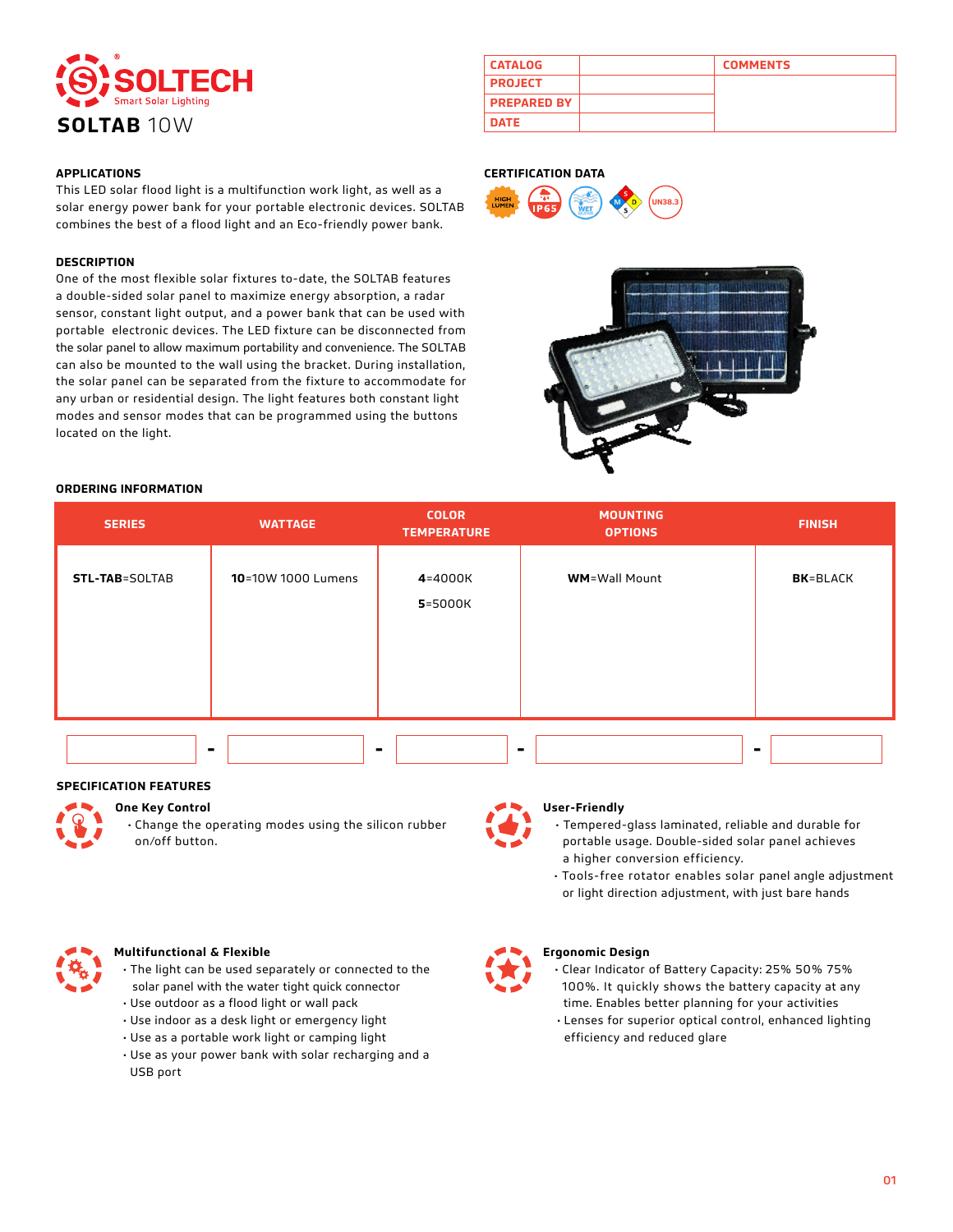| <b>CATALOG</b>     | <b>COMMENTS</b> |
|--------------------|-----------------|
| <b>PROJECT</b>     |                 |
| <b>PREPARED BY</b> |                 |
| <b>DATE</b>        |                 |



| <b>CATALOG</b>     | <b>COMMENTS</b> |
|--------------------|-----------------|
| <b>PROJECT</b>     |                 |
| <b>PREPARED BY</b> |                 |
| <b>DATE</b>        |                 |



| <b>LED Nominal Power</b>      | 10W                                                                |  |
|-------------------------------|--------------------------------------------------------------------|--|
| <b>Solar Panel</b>            | Mono-Crystalline 6V 10W                                            |  |
| <b>Lithium Ion Battery</b>    | 27WH 3.7V 7.2AH                                                    |  |
| <b>CCT</b>                    | 4,000K & 5,000K                                                    |  |
| Lumen Output@4000K            | 1,100                                                              |  |
| <b>CRI</b>                    | > 70                                                               |  |
| <b>Product Size</b>           | Solar Panel: 13.6 X 8.1 X 0.8 Inches Light: 9.1 X 6.5 X 1.3 Inches |  |
| <b>Beam Angle</b>             | 90°                                                                |  |
| <b>Waterproof Rate</b>        | <b>IP65</b>                                                        |  |
| Casting                       | PC & Aluminum                                                      |  |
| <b>Cable Length</b>           | 9.8 ft                                                             |  |
| Efficiency@4000K              | 100 lm/W                                                           |  |
| <b>Charging Time</b>          | 7hrs (1000W/m <sup>2</sup> )                                       |  |
| <b>Run Time (@Full Power)</b> | 2-3 Days                                                           |  |
| <b>Operation Mode</b>         | 4 Operating Modes                                                  |  |
| PIR Sensor Angle / Distance   | 90° / 16-26 ft                                                     |  |
| * Operating Temperature       | -20.5°C/-5°F to 113°F                                              |  |
| * Charging Temperature        | 0°C/32°F to 149°F                                                  |  |



\* The temperature can impact the battery's charging and normal operation. \* The solar charge time data is base on 77 degree F ambient temperature with the panel pointed directly at the solar radiation. The standard radiation value is 1000W/m2.



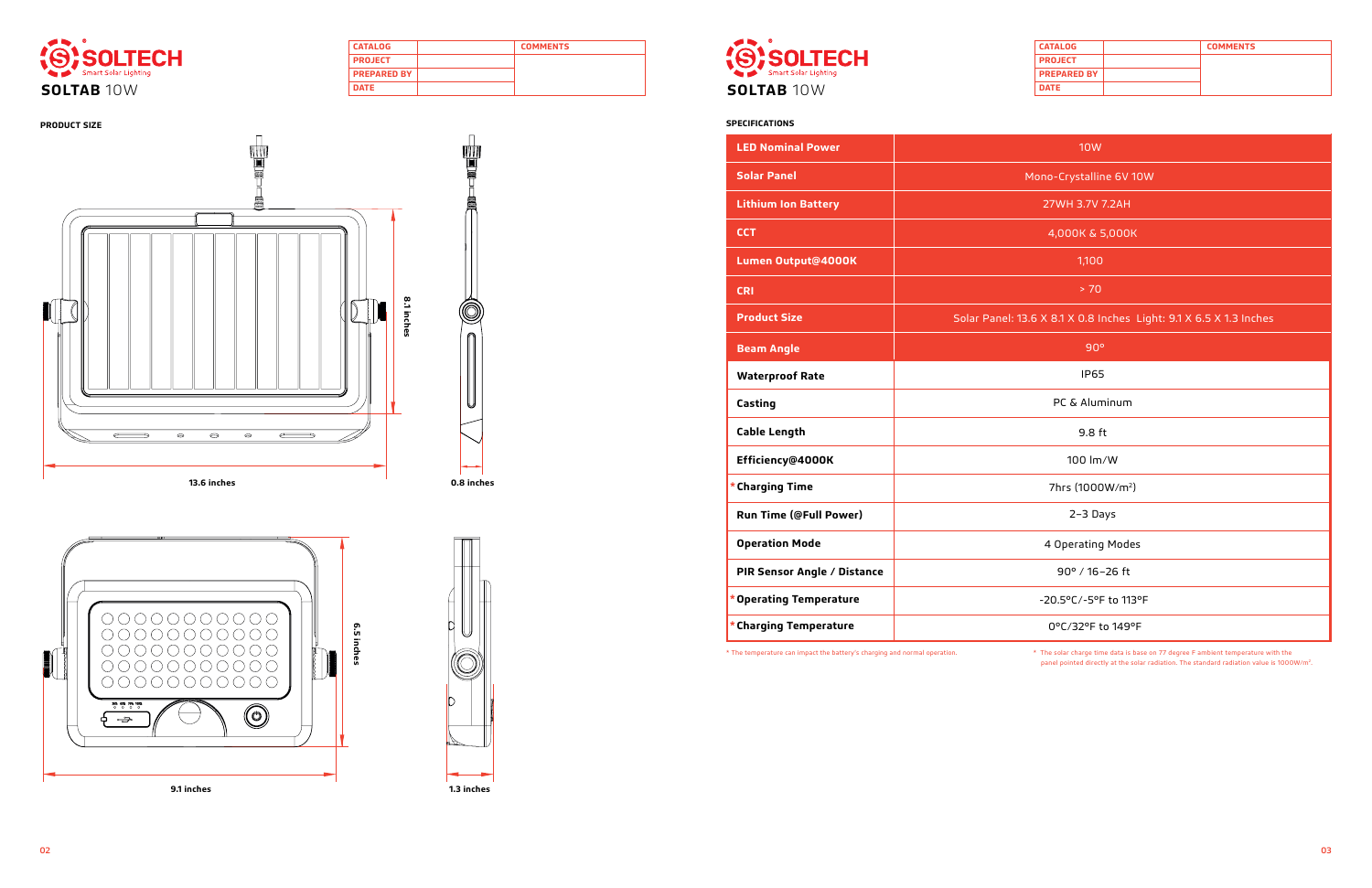| <b>CATALOG</b>     | <b>COMMENTS</b> |  |
|--------------------|-----------------|--|
| <b>PROJECT</b>     |                 |  |
| <b>PREPARED BY</b> |                 |  |
| <b>DATE</b>        |                 |  |



| <b>CATALOG</b>     | <b>COMMENTS</b> |
|--------------------|-----------------|
| <b>PROJECT</b>     |                 |
| <b>PREPARED BY</b> |                 |
| <b>DATE</b>        |                 |





- 1. Take out all of the parts from the package. Confirm the installation location and wire length.
- 2. Use the card to mark hole positions, then drill 4 holes of 0.3 inch diameter and 2.4 inches depth.
- 3. Drive expansion screw into the holes leaving enough room to slide the brackets onto the screws. Then secure the Panel and Fixture.
- 4. Open the silicon cover at the bottom of the light, connect the cable from the solar panel to the cable from the light and screw together tightly.
- 5. Adjust the solar panel and LED light to the right angles according to the local latitude and the desired direction for the light.



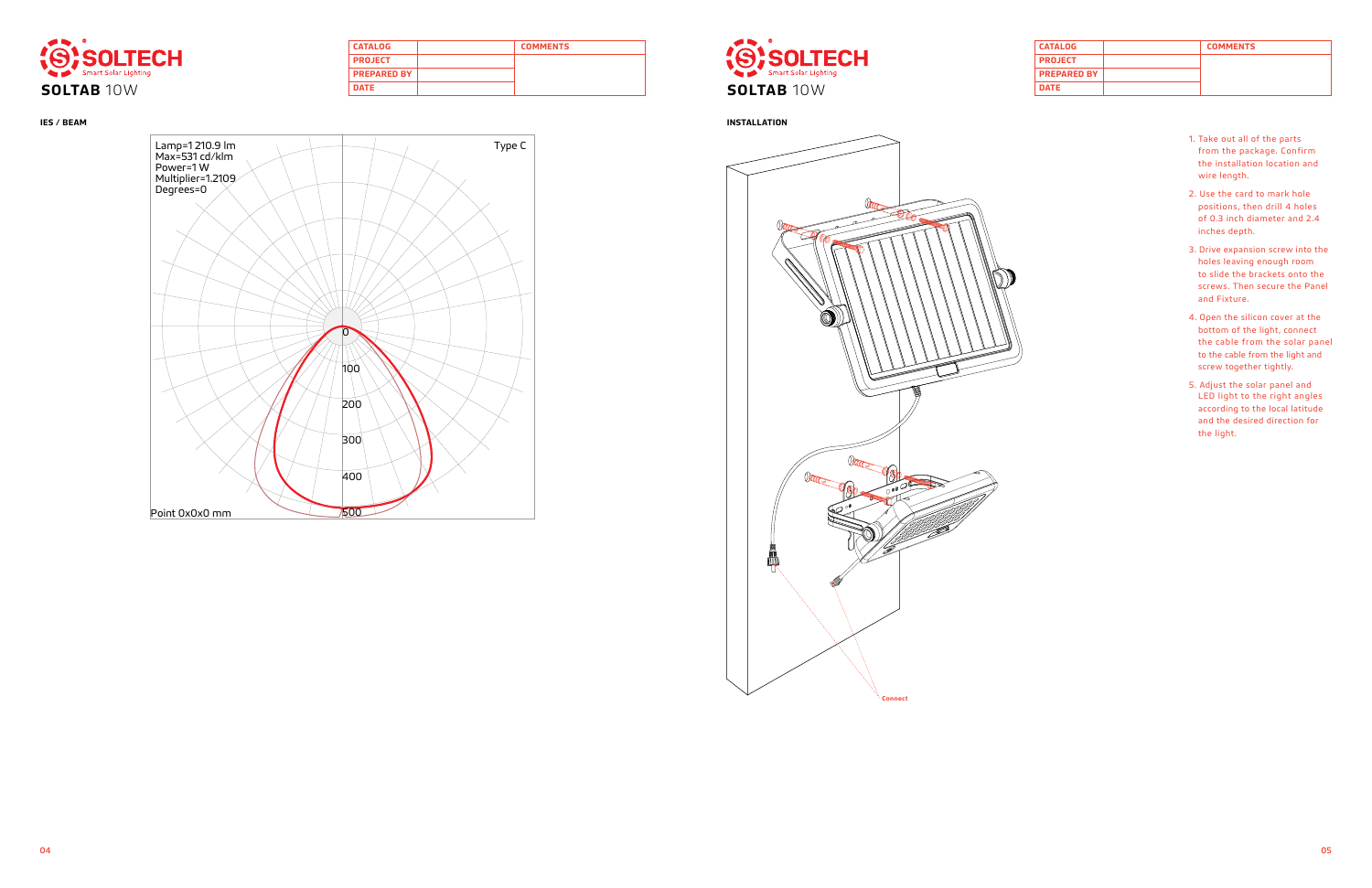| <b>CATALOG</b>     | <b>COMMENTS</b> |
|--------------------|-----------------|
| <b>PROJECT</b>     |                 |
| <b>PREPARED BY</b> |                 |
| <b>DATE</b>        |                 |



| <b>CATALOG</b>     | <b>COMMENTS</b> |
|--------------------|-----------------|
| <b>PROJECT</b>     |                 |
| <b>PREPARED BY</b> |                 |
| <b>DATE</b>        |                 |





NOTE: Under this work model, the Radar sensor & Photocell induction will not work. Note that work model to the sensor of the lamp will automatically turn on at night and will turn off daytime.

## **Mode A** 01

Press @ 1st time for 50% Constant Brightness.

### **Mode B** 01



**Mode A** 02 Press  $\circledR$  for a 2nd time for 100% Constant Brightness.

Automatically turns on full brightness (1100lm) when motion is detected in range ≤8m and then turns to 5% brightness in 20 seconds of no motion.





**Mode A** 03 Press  $\circledS$  for a 3rd time to turn off.

**Mode B** 03 Press  $\circledS$  for a 3rd time to turn off.

### **Mode B** 02

Mode B2: Automatically turns on and remain 100% brightness(1100lm) for 5 hours. After 5 hours or when battery capacity < 30% it turns to back to Mode B1.

## **Additonal Power Bank Function**

## **REMOTE CONTROLS REMOTE CONTROLS**

ACCORDING TO THE CONNECTION OF THE LIGHT AND SOLAR PANEL, THE LAMP WILL AUTOMATICALLY RECOGNIZE THE SENSOR MODE & CONSTANT LIGHTING MODE & POWER BANK FUNCTION.

**Mode A: Constant Lighting Mode** (Lamp separate with Solar Panel) **Mode 2: Sensor Mode CLamp body connected to Solar Panel) Mode B: Sensor Mode (Lamp body connected to Solar Panel)** 



On/Off Mode

(Not included)